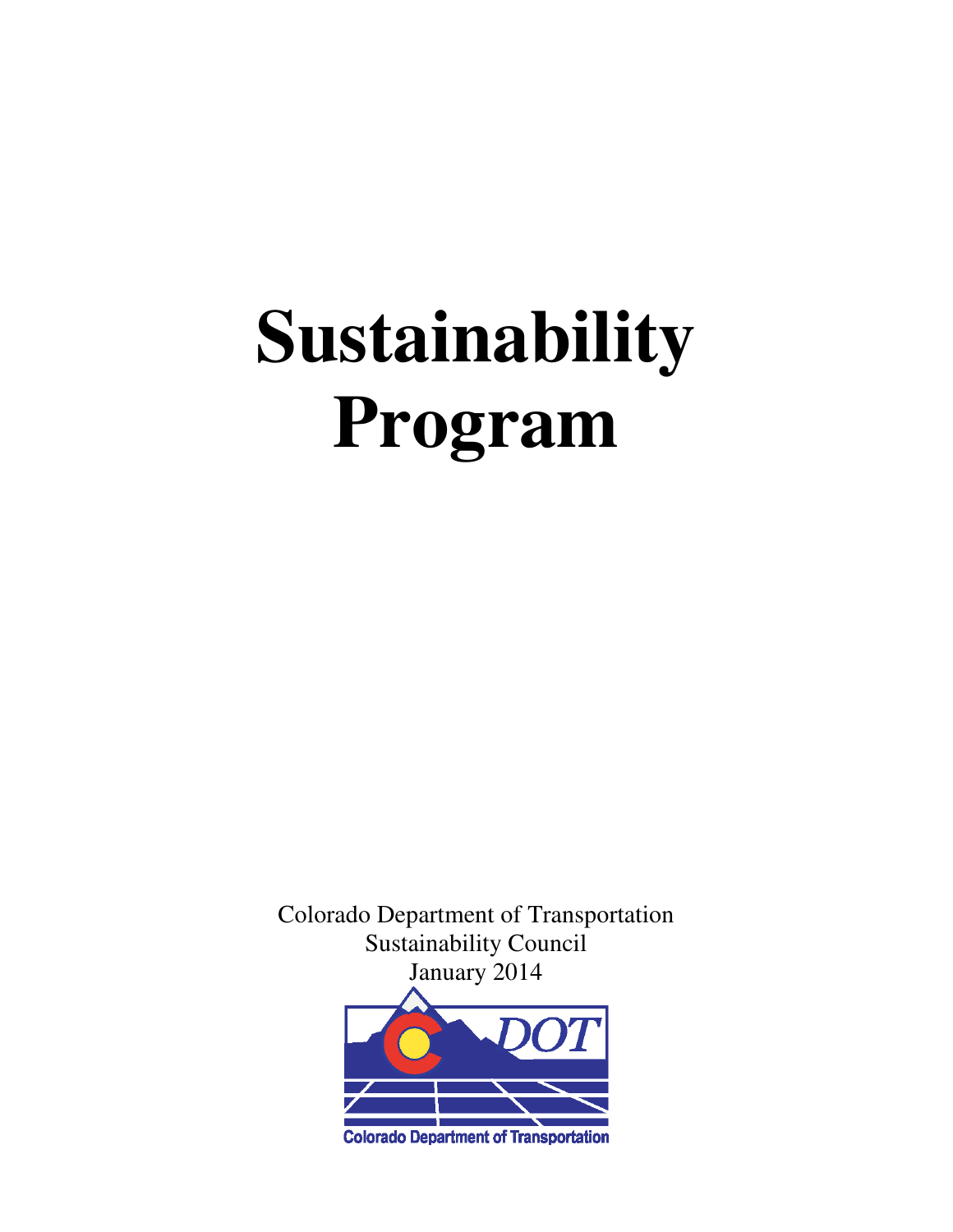### **Table of Contents**

| 2.1 |  |  |
|-----|--|--|
| 2.2 |  |  |
| 2.3 |  |  |
|     |  |  |
|     |  |  |
| 3.1 |  |  |
|     |  |  |
|     |  |  |
| 4.1 |  |  |
|     |  |  |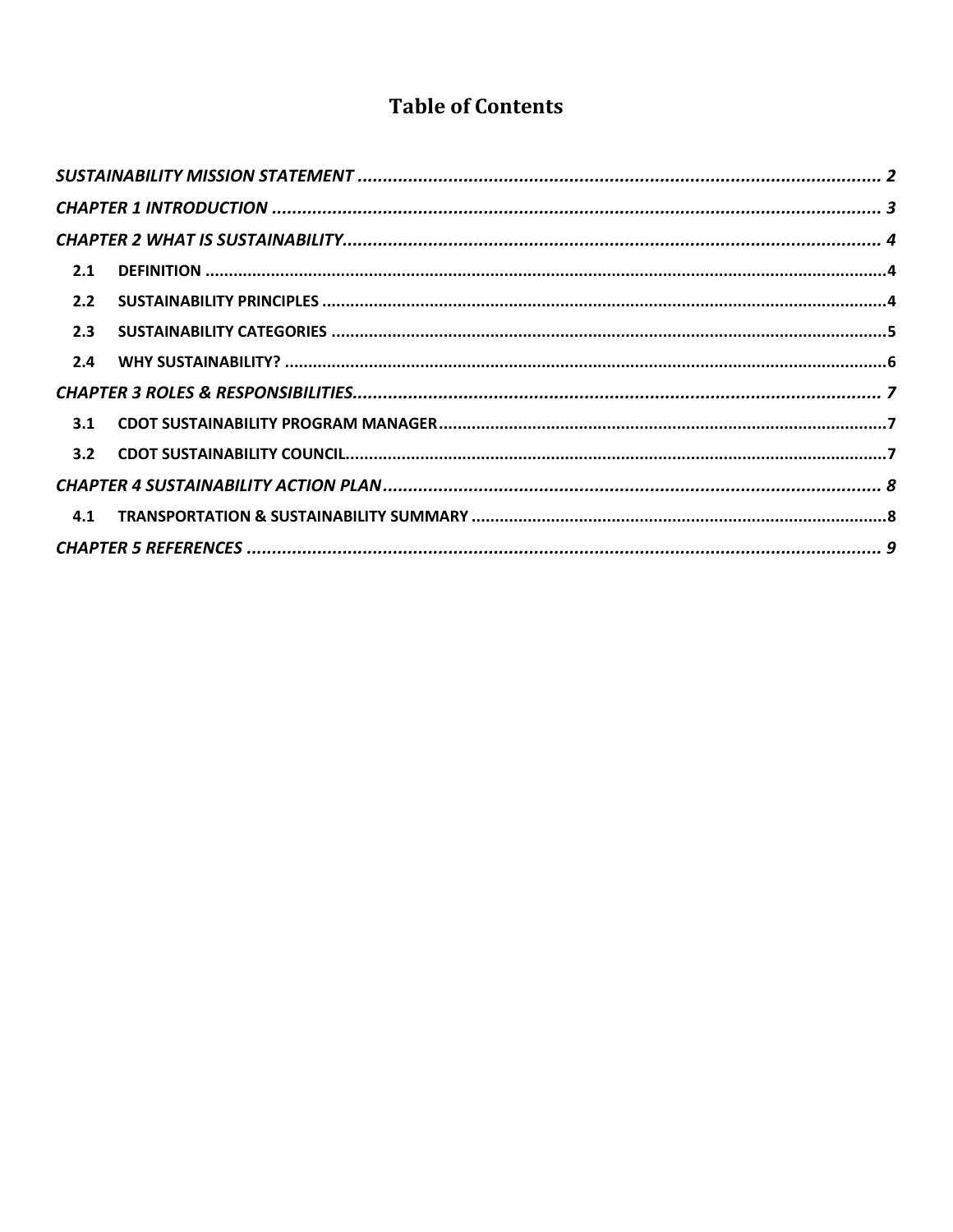

# SUSTAINABILITY MISSION STATEMENT

As part of CDOT's mission to "provide the best multi-modal transportation system for Colorado that most effectively and safely moves people, goods and information", CDOT's Sustainability Program is committed to developing and supporting a sustainable organization and transportation system.

While providing an effective and safe multi-modal transportation system and organization, CDOT will (with the support of the CDOT Sustainability Council):

- Strive to reduce its emissions, waste, energy use, and water consumption to preserve and enhance human, environmental, and fiscal health.
- Maximize and promote efficient resource use, reuse, recycling, and repurposing.

All CDOT employees and those working with CDOT are encouraged to become acquainted with and implement the strategies outlined in this document. CDOT will continue to comply with State requirements, continue to improve its environmental performance, and endeavor to be a leader in sustainable efforts.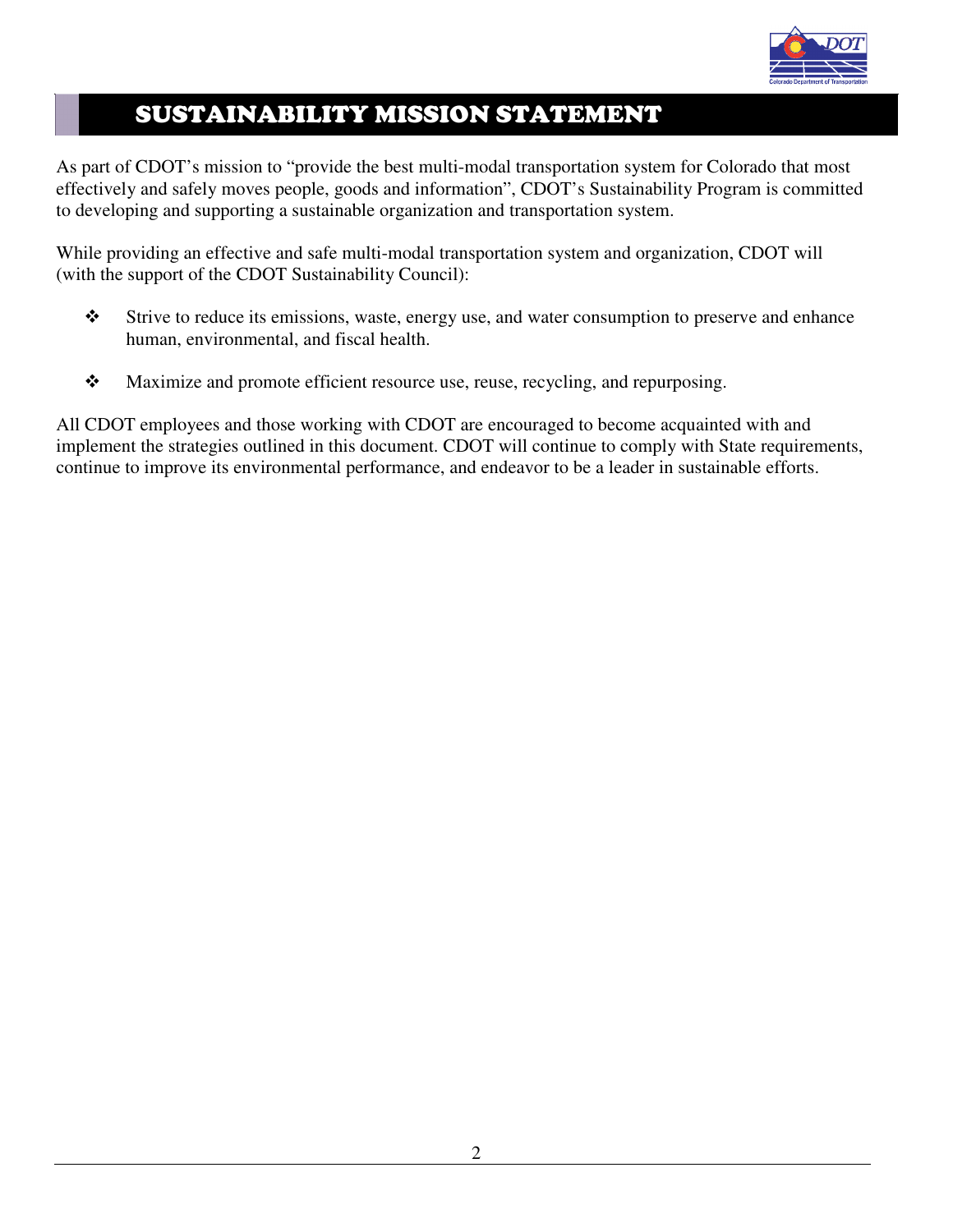

## CHAPTER 1 INTRODUCTION

Since 2005, Colorado Governors have been endorsing and establishing a statewide commitment to sustainability. Because of these mandates and the growing awareness of sustainability's value, the Colorado Department of Transportation (CDOT) is formalizing the concept and goals of sustainability through the development of this Sustainability Program. The objective of the CDOT Sustainability Program is to guide and communicate how CDOT intends to meet the goals outlined in the Colorado Greening of State Government Executive Orders. This document is intended to introduce the concept of sustainability, establish the groundwork for a sustainability program within CDOT, and encourage a sustainable ethic throughout CDOT.

This document and the Sustainability Action Plan will act as a multi-divisional resource for CDOT staff regarding:

- $\triangle$  What the benefits are of implementing sustainable actions,
- $\triangle$  Who to contact regarding sustainability initiatives,
- Disseminating ideas, providing information, and providing direction for implementation of sustainable actions,
- Where to locate information on these Executive Orders and CDOT plans.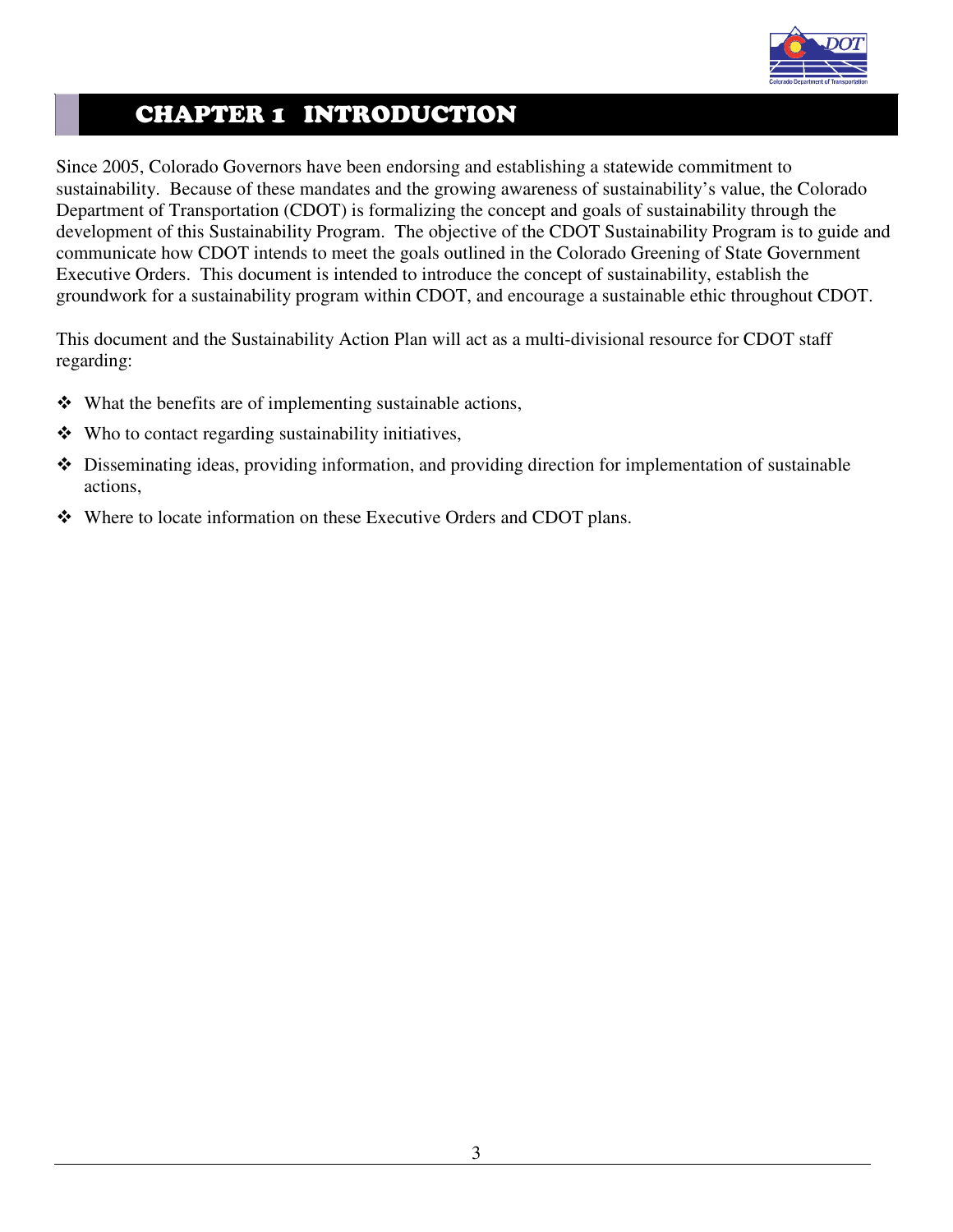

# CHAPTER 2 WHAT IS SUSTAINABILITY?

#### 2.1 DEFINITION

The most commonly recognized and accepted definitions of sustainability are from:

- A White House Council on Environmental Quality Report from 1981 which stated "If economic development is to be successful over the long term, it must proceed in a way that protects the natural resource base...",
- The Brundtland Commission of the United Nations in 1987 which stated "development which meets the needs of current generations without compromising the ability of future generations to meet their own needs.", and
- The Environmental Protection Agency which explains the concept as "Sustainability creates and maintains the conditions under which humans and nature can exist in productive harmony, that permit fulfilling the social, economic and other requirements of present and future generations.".

The model and goal of sustainability considers three primary principles: Social, Environmental, and Economic. These principles are evaluated based on the impacts each has on the other with regards to the present and the future.

To summarize and provide clarity on the goals and purpose of CDOT's Sustainability Program, consider the following statement regarding Transportation and Sustainability from the Federal Highway Administration INVEST (Infrastructure Voluntary Evaluation Sustainability Tool).

 "Transportation projects and programs serve many different, and sometimes competing, objectives. "Sustainability" is a concept that enables decision-makers to make balanced choices around these objectives. The three principles of the "triple bottom line" upon which sustainability is based—social, economic, and environmental—capture the broad range of transportation goals and objectives. In times of diminishing economic and natural resources, using sustainable approaches in transportation infrastructure will help us to continue to enhance quality of life and serve the transportation needs of the present without compromising the ability of future generations to meet their needs."

#### 2.2 SUSTAINABILITY PRINCIPLES

A *Handbook for Developing Sustainability Performance Measures* was developed for the Transportation Environmental Resource Council (TERC) Sustainability Subcommittee. The TERC is a forum that CDOT and the Federal Highway Administration (FHWA) convened which allows local, state, and federal agencies the opportunity to discuss state transportation decisions and plan for environmental stewardship. As part of the handbook development, TERC member agencies participated in the development process to reach a consensus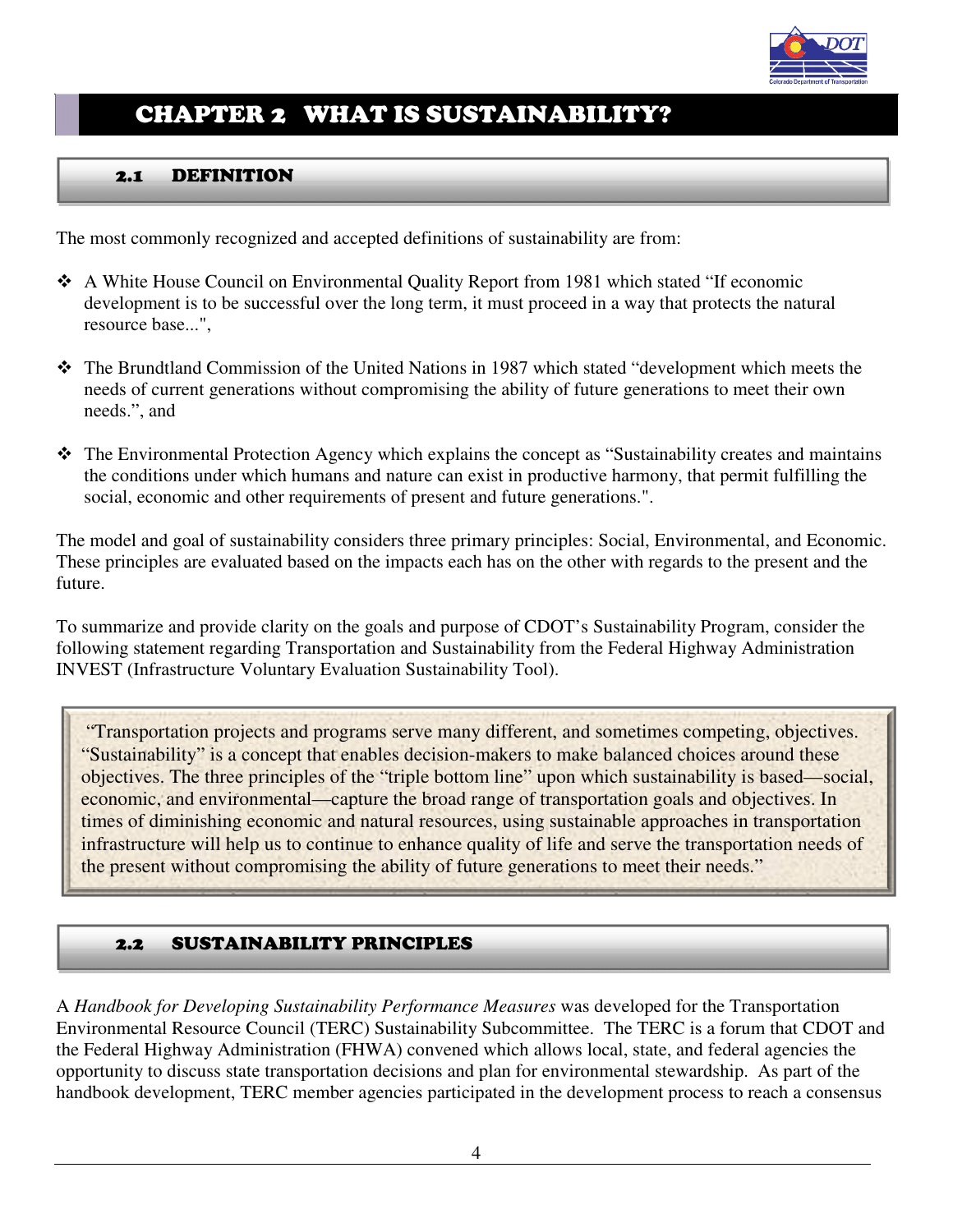

## CHAPTER 2 WHAT IS SUSTAINABILITY? - CONTINUED

on terminology and definitions that might be used by their respective agencies. The following sustainability principles and categories were the result and are encouraged to be used by agencies.

For more information on the TERC Sustainability Subcommittee handbook and activities, see CDOT's website as referenced in **Chapter 5**.

**Community WellBeing -** Engage in activities and implement policies that:

- Provide reasonable access to people, places, goods, and services;
- Strive for social, interregional and intergenerational equity, meeting the basic needs of all individuals including women, the poor, the rural, and the disabled; and
- $\cdot \cdot$  Protect the health, safety and quality of life of all people while recognizing unique community characteristics.

**Environmental Stewardship - Engage in activities and implement policies that:** 

- Make sustainable decisions that are compatible with, preserve, and enhance the natural environment, reducing environmental impacts;
- \* Reduce emissions and waste and encourage energy efficiency and use of renewable resources; and
- Reduce consumption of energy, materials, land, and other resources.

**Economic Vitality and Quality - Engage in activities and implement policies that:** 

- \* Fully account for and reflect social, economic and environmental costs and benefits;
- Foster economic vitality and opportunities; and
- Revitalize and enhance existing communities.

The above principles are further supported by a Context Sensitive Solutions (CSS) approach in project design. The FHWA defines CSS as "a collaborative, interdisciplinary approach that involves all stakeholders in developing a transportation facility that complements its physical setting and preserves scenic, aesthetic, and historic and environmental resources while maintaining safety and mobility. Context Sensitive Design (CSD), on the other hand, applies to a transportation project's engineering design features, and may include design features that help the project fit harmoniously into the community, for example, form liners for bridge piers, colored crosswalks, or cubing detail."

For more information on CSS and CSD, see CDOT's and FHWA's websites as referenced in **Chapter 5**.

#### 2.3 SUSTAINABILITY CATEGORIES

As a subset of the above principles, the following sustainability categories should be considered when evaluating sustainability (in no particular order):

- $\triangleleft$  Equity & Access (ex. Are CDOT facilities compliant with the Americans with Disabilities Act?),
- $\triangle$  Cultural & Community Development (ex. Is the addition of sidewalks and bike lanes appropriately considered during CDOT project development?),
- $\triangle$  Human Health & Safety (ex. Are CDOT staff appropriately trained to complete their jobs without risk to their health and safety and that of the public?),
- Land Use (ex. Are CDOT construction projects minimizing their impact to undeveloped lands?),
- $\triangle$  Habitat & Biodiversity (ex. Are CDOT projects avoiding or minimizing their impacts to local ecosystems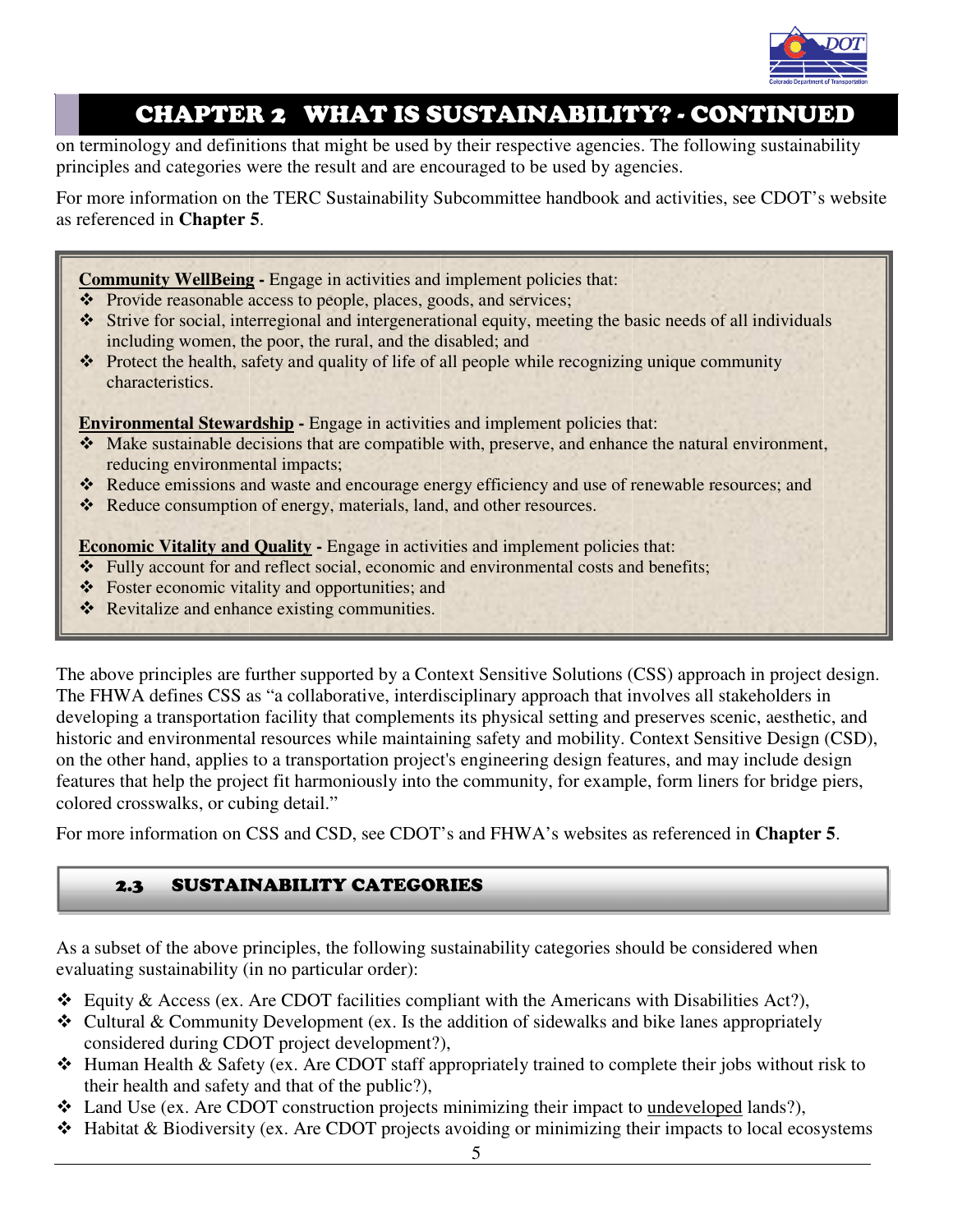

# CHAPTER 2 WHAT IS SUSTAINABILITY? - CONTINUED

when feasible?),

- $\triangleleft$  Materials & Resources (ex. Is waste reduced, reused, recycled, or composted when feasible?),
- Water (ex. Are low flow or no-flush toilets installed when and where feasible?),
- $\triangle$  Energy Emissions (ex. Are CDOT employees minimizing their idling to the full extent possible?),
- Fiscal Health/Financial (ex. Is CDOT maximizing the cost savings it can achieve when using recycled or reused materials during construction?),
- Best Business Practices (ex. Are CDOT employees reducing travel for meetings and utilizing videoconference rooms to the extent possible?), and
- Local Economic Development (ex. Do the appropriate agencies and organizations participate in the transportation planning and development process discussions, to maintain and improve local economies?)

These categories are comprehensive and reflect those used by other organizations. They cover the major sustainability issues involving CDOT and the state transportation system.

#### 2.4 WHY SUSTAINABILITY?

CDOT must be a conscientious and accountable agency that is as efficient, effective, and elegant<sup>1</sup> as possible. As an employer, CDOT is responsible for upholding the health and well-being of its staff members by offering a safe and satisfying work environment. As a service provider, CDOT must be socially and economically responsible to the taxpayers by achieving cost savings on resources, materials, and waste management. As one of the largest state agency consumers of natural resources (coal, oil, crude asphalt, petroleum, water) in Colorado, sustainability reaches beyond wise use and management of fiscal funds. Sustainability encompasses the protection of natural resources and materials for future generations.

Some current examples of sustainability initiatives throughout CDOT are:

 $\hat{\mathbf{\cdot}}$  The use of recycled asphalt shingles and reclaimed asphalt paving (RAP).

- o 134,000 tons of RAP were used on CDOT projects in 2011. RAP contains approximately 4% asphalt binder. This means that CDOT did not have to pay for approximately 5,360 tons of binder in 2011. Depending on the grade of the binder, costs range from \$300 to \$500/ton, so CDOT had potential savings of around \$1.6 million in binder alone. RAP aggregates are typically cheaper than virgin aggregates, so there are additional savings in aggregate costs.
- CDOT facilities and maintenance yards use biodegradable cleaning solvents instead of petroleum-based solvents that can contaminate the environment (air, soil, and groundwater).
- Using double-sided default printing on network computers to reduce paper consumption saves CDOT money, in addition to reducing the amount of wood and energy required to make and deliver the paper. Recycled paper still requires energy to manufacture, so paper reduction is the best solution.
- $\bullet$  CDOT Maintenance identified a way to use recycled waste and wash water to produce a salt brine liquid deicer<sup>2</sup>.
	- o This reduces the amount of chlorides introduced into the environment compared to magnesium chloride.
	- o It is less expensive than magnesium chloride products CDOT Region 5 saved **\$394,030** in FY11 by using the salt brine deicer.

 1 Part of Governor Hickenlooper's plan to build greater public confidence in good government.

<sup>&</sup>lt;sup>2</sup> Salt brine deicer is best suited for use on relatively flat roadways, where the temperatures do not drop below 15-17°F, and where the winds aren't sustained greater than 8 miles-per-hour.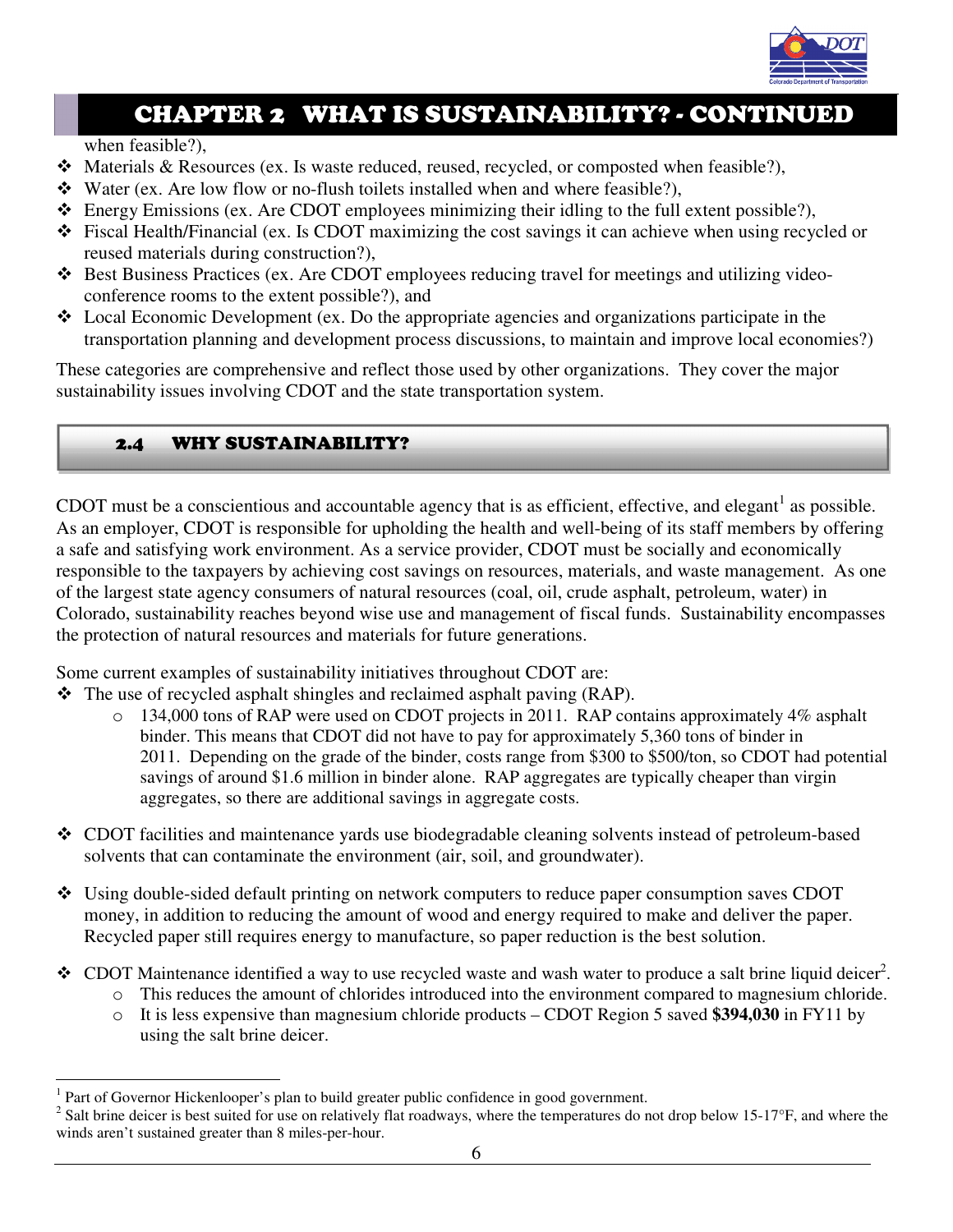

## CHAPTER 3 ROLES & RESPONSIBILITIES

#### 3.1 CDOT SUSTAINABILITY PROGRAM MANAGER

The Sustainability Program Manager (Manager) for CDOT is located in the Environmental Programs Branch within the Division of Transportation Development (DTD). The Manager has a broad responsibility to identify opportunities to incorporate sustainability principles into agency decision-making, management, activities, and operations. The Manager is responsible for the development, implementation, and messaging of the Sustainability Program and Sustainability Action Plan. The development of a Sustainability Program includes collaborating with various CDOT staff to determine and establish appropriate performance goals for tracking progress toward complying with the Greening of State Government Executive Orders (See the Sustainability Action Plan).

As the authority on sustainability, the Manager collaborates with the CDOT Sustainability Council (Council) members, CDOT management and staff, and other agency representatives, as necessary, to develop and advance the CDOT Sustainability Program. The responsibility of managing and facilitating the Council is delegated to the Manager from the Director of DTD.

The Manager is a CDOT representative on the Greening Government Council (GGC), which is facilitated by the Greening Government Program Manager of the Colorado Energy Office. As the GGC representative, the Manager is responsible for compiling CDOT data for the Annual Greening of State Government report to the Governor. This includes coordinating with various staff to document accomplishments CDOT has achieved in support of the Greening of State Government Executive Orders.

The Manager is responsible for meeting with the Director of DTD and/or the Executive Director, at least annually, to discuss CDOT's progress towards complying with the Greening of State Government Executive Orders. This will include a summary of the Annual Greening of State Government Report to the Governor.

#### 3.2 CDOT SUSTAINABILITY COUNCIL

The Council is a cross-divisional internal group of employees that represent a variety of staff levels and functional areas throughout CDOT. Council members support the overall Sustainability Program including its plans and performance goals. Council representatives meet and provide oversight of the Sustainability Program and its associated plans. The Council reviews sustainability plans and performance goal items developed by the Manager or designated sub-committees. The Council then recommends policy and practice changes to the Manager and Director of DTD.

Sub-committees will be established, as recommended, by the Manager and Council to:

- Address specific sustainability projects and initiatives,
- Educate employees about sustainability efforts and initiatives, and
- \* Promote the support, voluntary participation, and integration of these efforts into CDOT.

The plans and initiatives implemented by the Council are structured to ensure compliance with state executive order requirements. The Council implements the requirements of the Greening of State Government Executive Orders and associated regulatory authorities.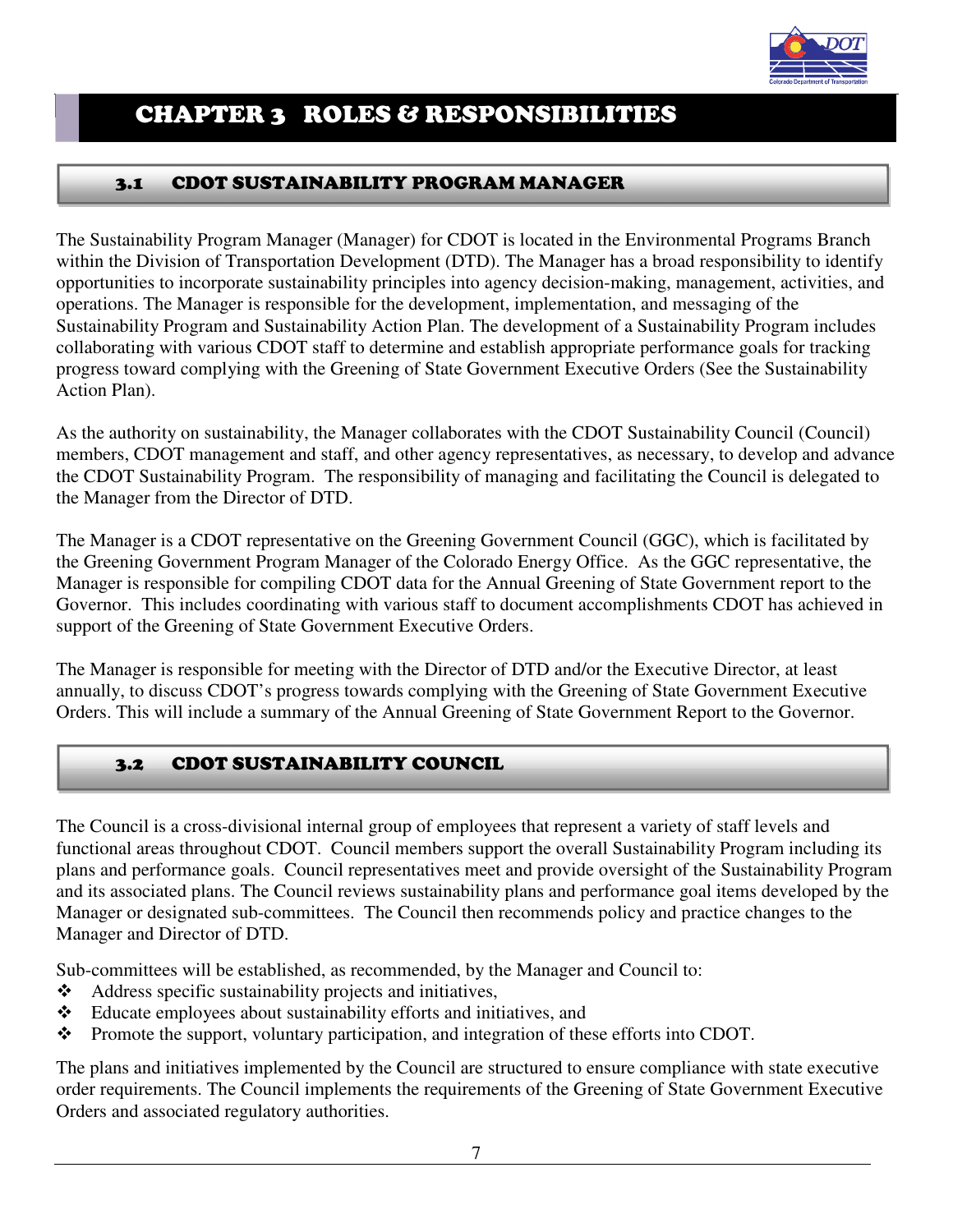

## CHAPTER 4 SUSTAINABILITY ACTION PLAN

The internal and external sustainability requirements are frequently changing as the concept of sustainability becomes more widely accepted and sustainability goals are developed. The Sustainability Action Plan is meant to keep CDOT current with these regulations while helping CDOT staff understand how sustainability affects their jobs and what sustainable actions they are able to complete in support of CDOT's Sustainability Program. For this reason, the CDOT Sustainability Action Plan will act as a stand-alone guidance document summarizing:

- Current state and federal regulatory requirements,
- CDOT initiatives, and
- Recommendations on the implementation of sustainable actions with regards to sustainability categories.

The Sustainability Action Plan will contain a table that staff can utilize with regards to specific sustainability Strategic Goals (as discussed in the Sustainabaility Action Plan) and CDOT Focus Areas (Facilities, Planning, Programming, Project Development, Construction, Maintenance, and System Operations).

The CDOT Sustainability Program and Sustainability Action Plan; including related documents, recommendations, and guidance will be available on CDOT's Sustainability website. As a "living" document maintaining a current sustainability reference for CDOT, the Sustainability Action Plan will be reviewed on an annual basis (at least) and updated as needed.